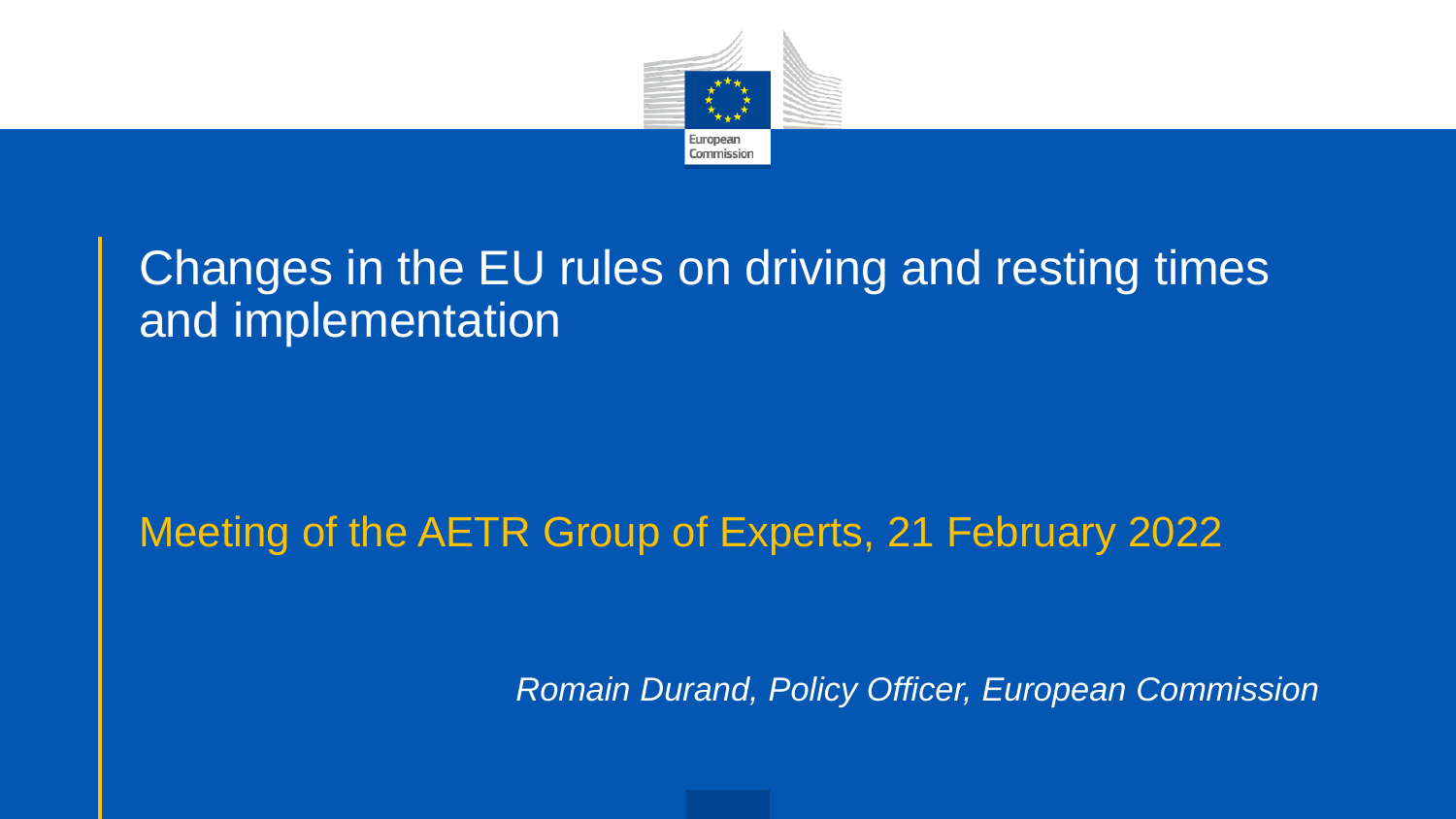### Mobility Package I

#### • **Adoption by the European Parliament and the Council**

- Entry into force : August 2020
- Application :
	- Driving and rest times, tachographs (Regulation (EU) No 2020/1054): **20 August 2020**\*
	- Posting : transposition by the Member States (Directive (EU) No 2020/1057): **2 February 2022**
	- Access to profession and to the market (Regulation (EU) No 2020/1055): **21 February 2022**

#### • **Objectives of Mobility Package I**

- Fair competition between EU road transport operators ("Level Playing Field")
- Better working conditions for drivers
- More efficient enforcement of EU law

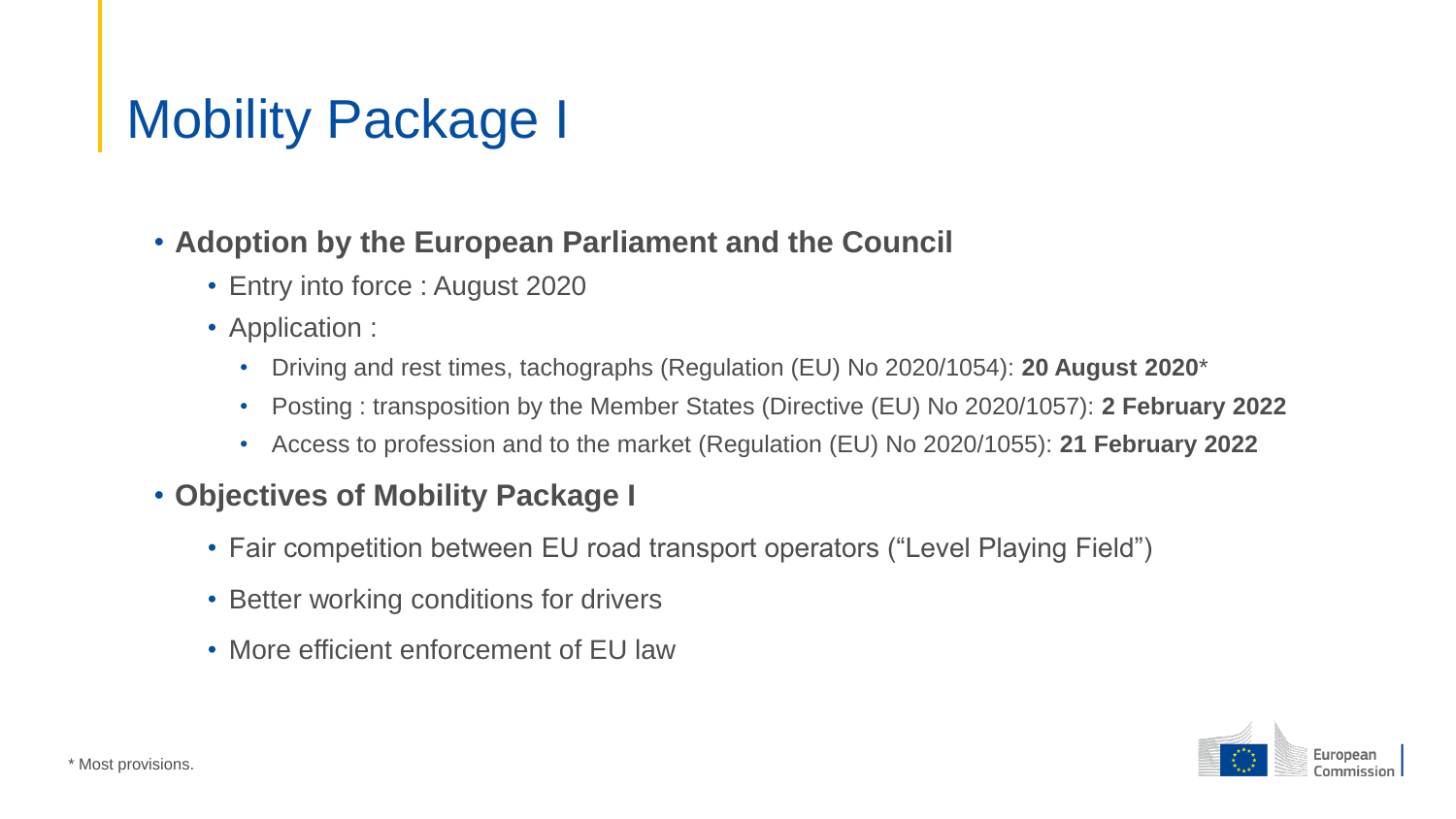## Regulation (EC) No 561/2006

- Changes introduced by **Regulation (EU) No 2020/1054**
- Started applying on 20 August 2020
- **Q&A on the implementation of Mobility Package 1** (Reg. 561/2006) available on the [Commission website in all EU languages: Mobility Package: Questions and Answers](https://transport.ec.europa.eu/transport-modes/road/mobility-package-questions-and-answers_en) (europa.eu)

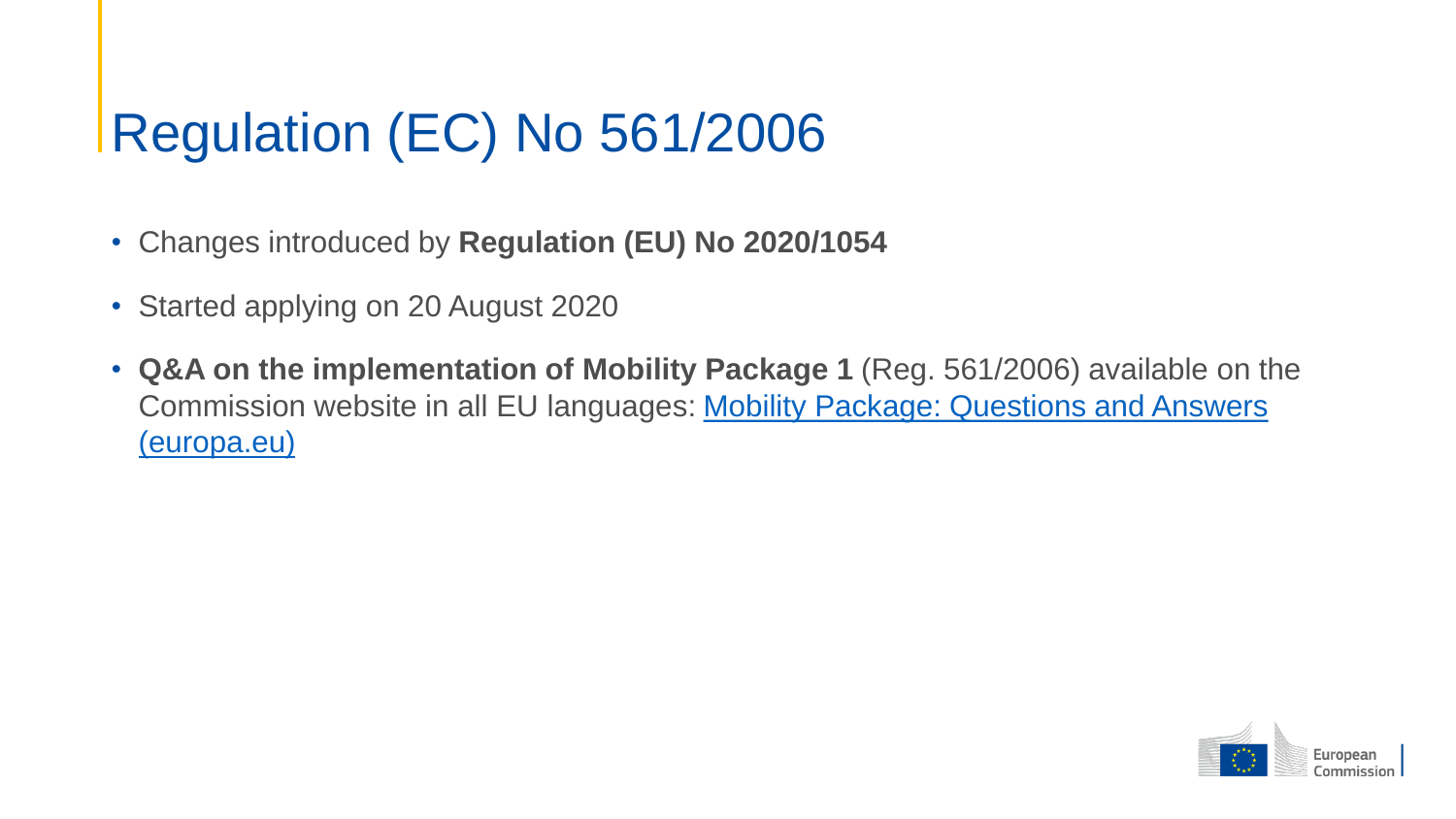#### Main new provisions

- I. Scope New exceptions and LCVs
- II. Regular return of the driver
- III. Ban to take the regular weekly rest in the cabin
- IV. Possibility to take two consecutive reduced weekly rests
- V. Extension of the ferry derogation to reduced and regular weekly rests
- VI. Exceptional exceeding driving time

*VII. [Tachographs – New smart tachograph v2 and border crossings]*

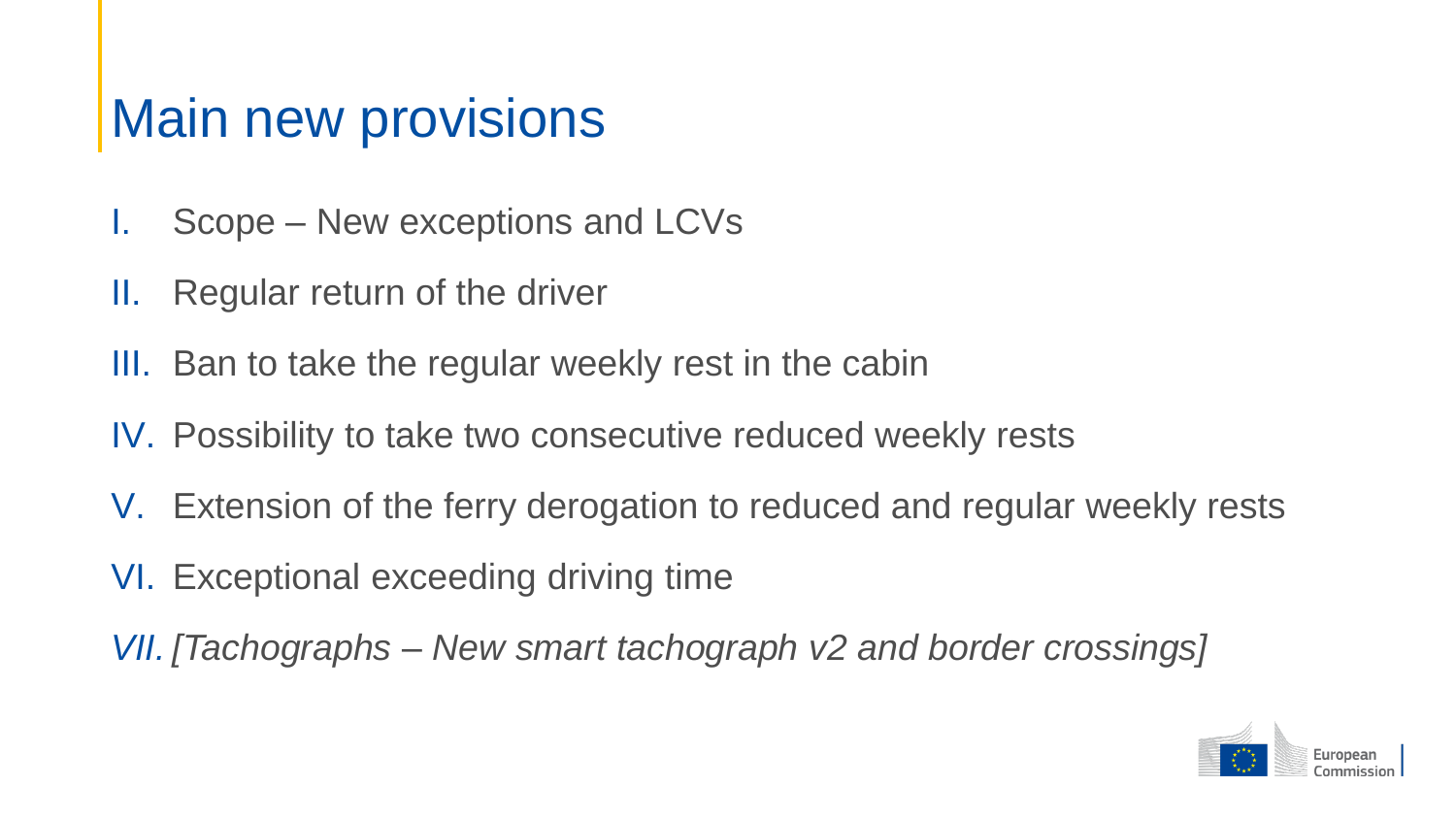#### I. Scope – new exceptions and LCVs

• General scope of Regulation (EC) 561/2006:

Carriage of goods by vehicles exceeding 3.5t and carriage of passengers with vehicles +9 persons including the driver

- From 1 July 2026, **vehicles of + 2.5t involved in international transport** for hire and reward will fall into the scope of Regulation (EC) No 561/2006 – Light commercial vehicles (LCVs)
- **New exceptions in Art 3** for vehicles of max 7.5t delivering goods produced on a **craft basis**
- New **national exceptions in Art 13(1)** for
	- Vehicles carrying **construction machinery** within 100 km radius
	- Vehicles delivering **ready-mixed concrete**

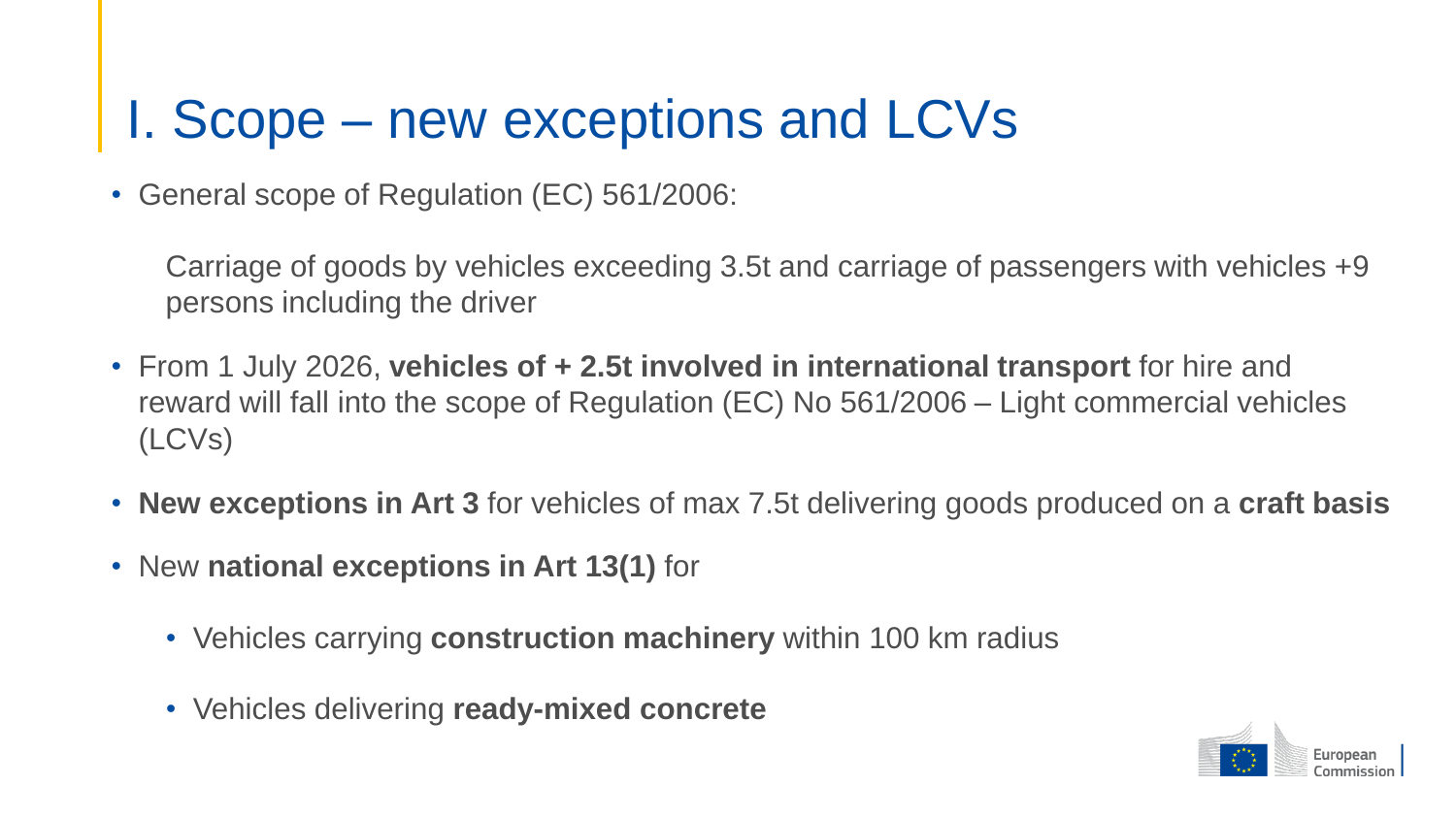#### II. Return of the driver

*Article 8(8a) of Regulation (EC) No 561/2006*

- **Objective of the rule**: Improve working conditions of drivers by spending longer rests at home and fight against nomadic driving.
- **Obligation for operators**: to organise work of drivers to ensure that they are able to go back "home" at least every 4 weeks (or 3 weeks in case of two consecutive reduced rests).
- **Places of return**: employer's operational centre where the driver is normally based or drivers' place of residence (at the choice of the driver)
- **Evidence**: Transport undertakings shall use tachograph records, duty rosters of the drivers or other documentation to prove compliance. Evidence must be kept at the premises of the undertaking

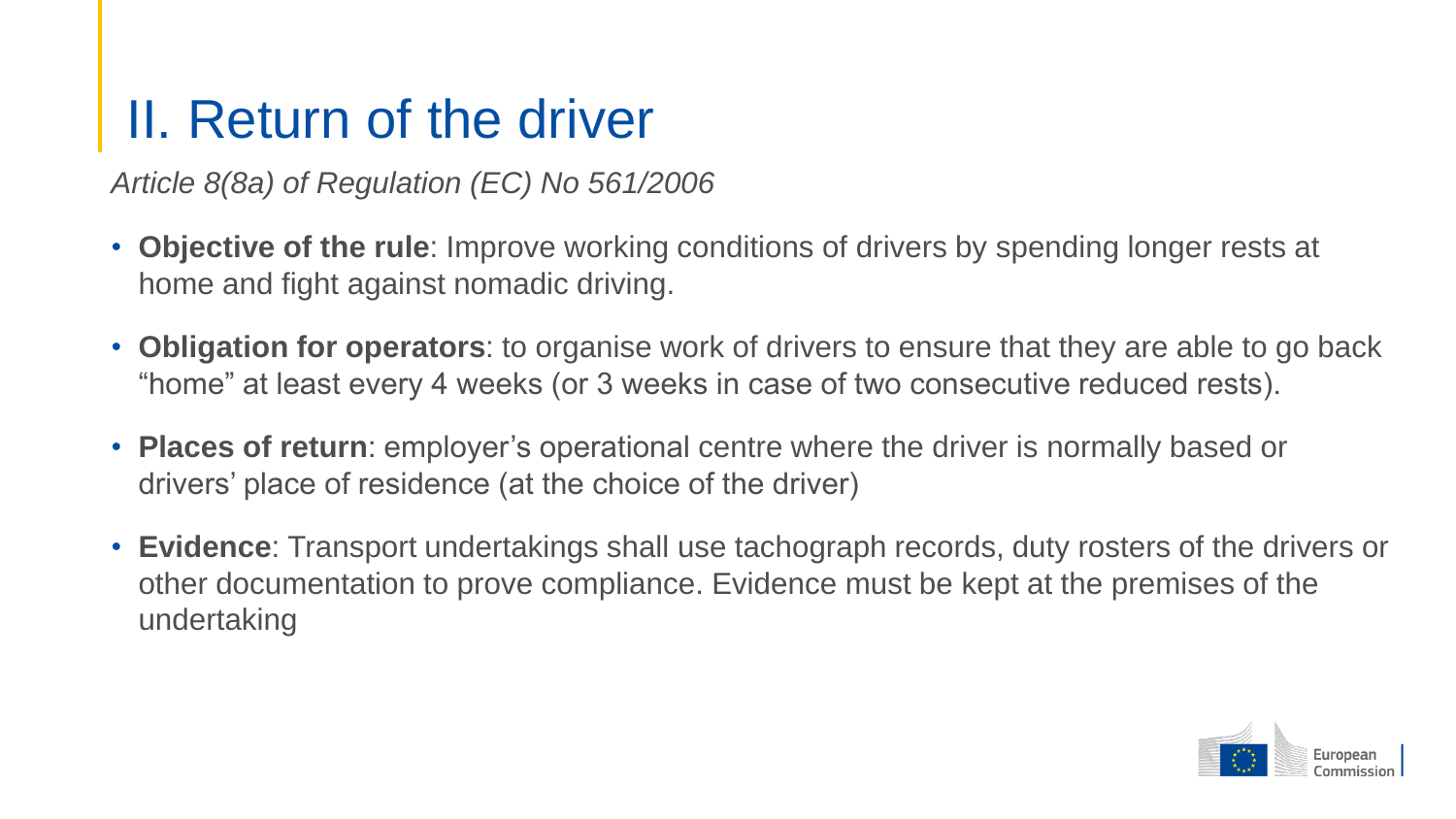#### III. Rest outside the cabin

*Article 8(8) of Regulation (EC) No 561/2006*

- **Ban to take the regular weekly rest in the cabin** of the truck : nothing new (cf "Vaditrans" case)
- **Cost of accommodation**: to be covered by the employer
- **Burden of proof on control authorities**: there is no obligation for drivers to present proofs such as hotel bills. Fines can only be given when drivers caught on the spot.

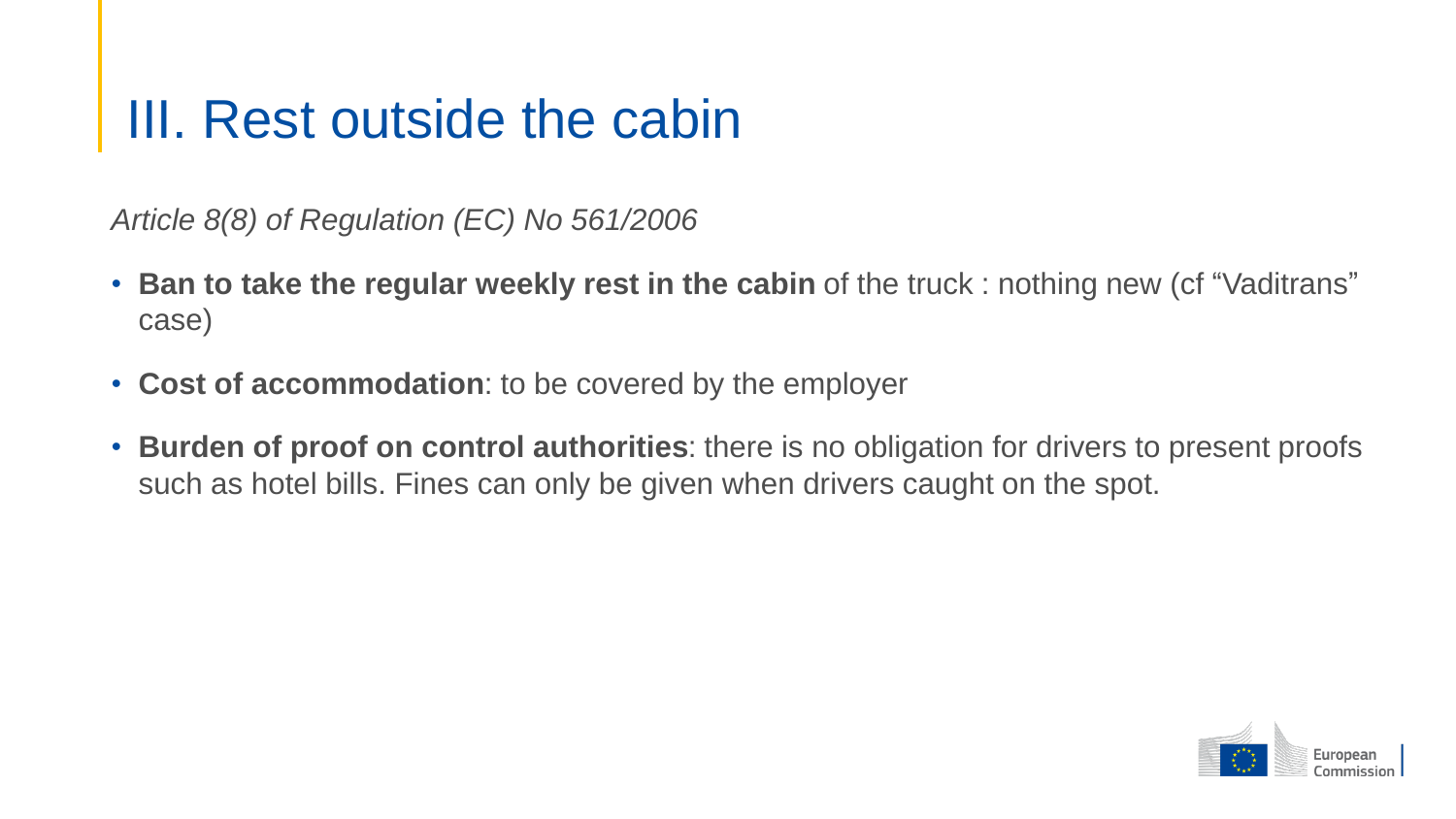#### IV. Reduced weekly rests

*Article 8(6b) of Regulation (EC) No 561/2006*

- **Flexibility for weekly rests**: possibility for drivers to take 2 consecutive reduced weekly rests subject to conditions
- Only for drivers engaged in **international freight transport**
- The 2 consecutive reduced rest periods must be taken **outside of the Member Sate of establishment and Member State of the driver's place of residence**
- The 2 compensations must be taken *en bloc* **and attached to the obligatory regular weekly rest** following the two consecutive reduced weekly rests.

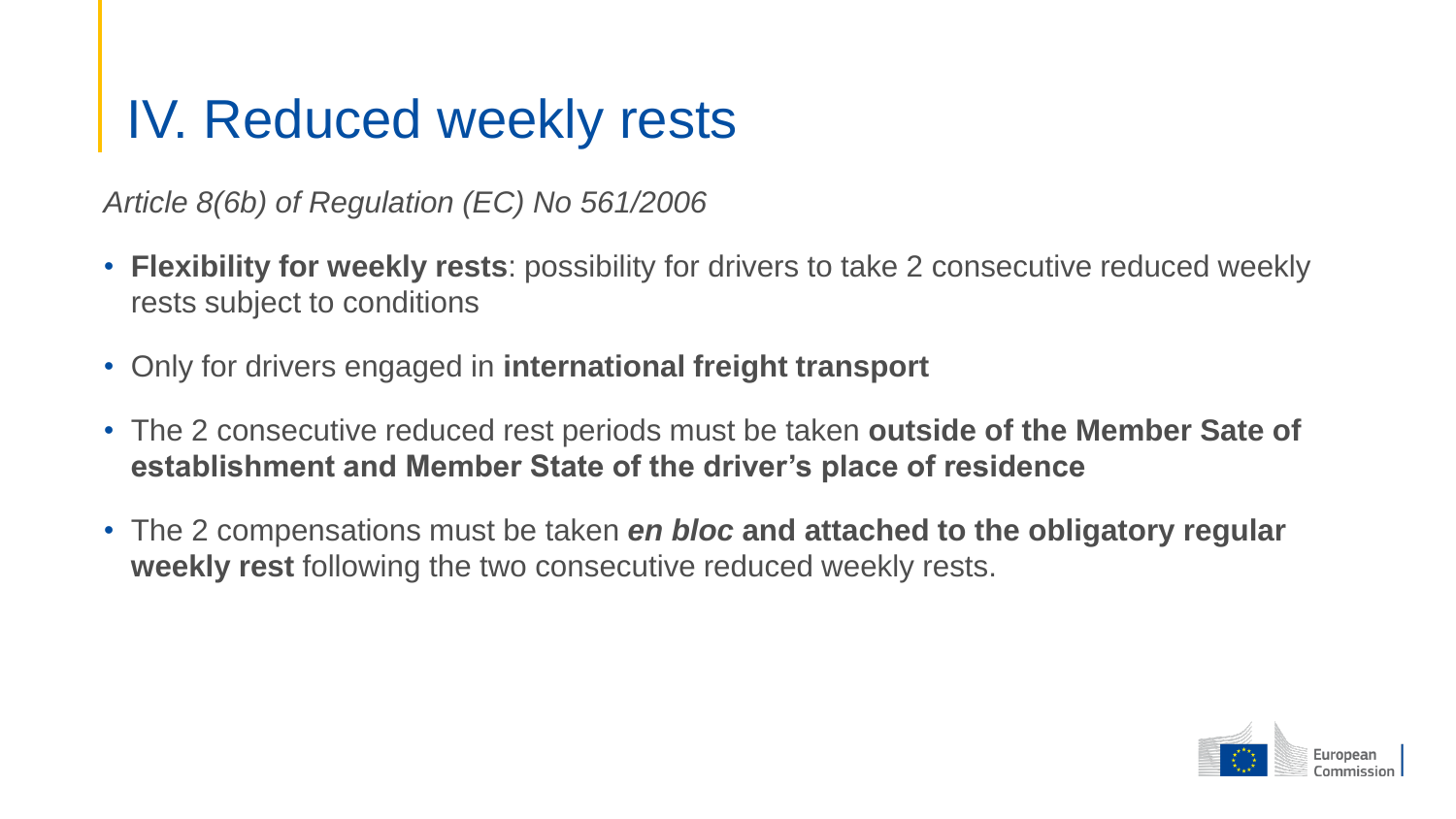### V. Ferry/train derogation

*Art 9 of Regulation (EC) No 561/2006*

- Possibility to interrupt twice (max 1 h in total for two interruptions) :
	- **reduced weekly rest** when accompanying a vehicle on ferry/train
	- **regular weekly rest journey** on ferry/train is longer than 8 h (only sleeper cabin)
- Driver must have access to a sleeper cabin, bunk or couchette at their disposal
- **For regular weekly rests**: Drivers may not, before embarking and/or after disembarking from the ferry/train, spend a part of their regular weekly rest in the vehicle.

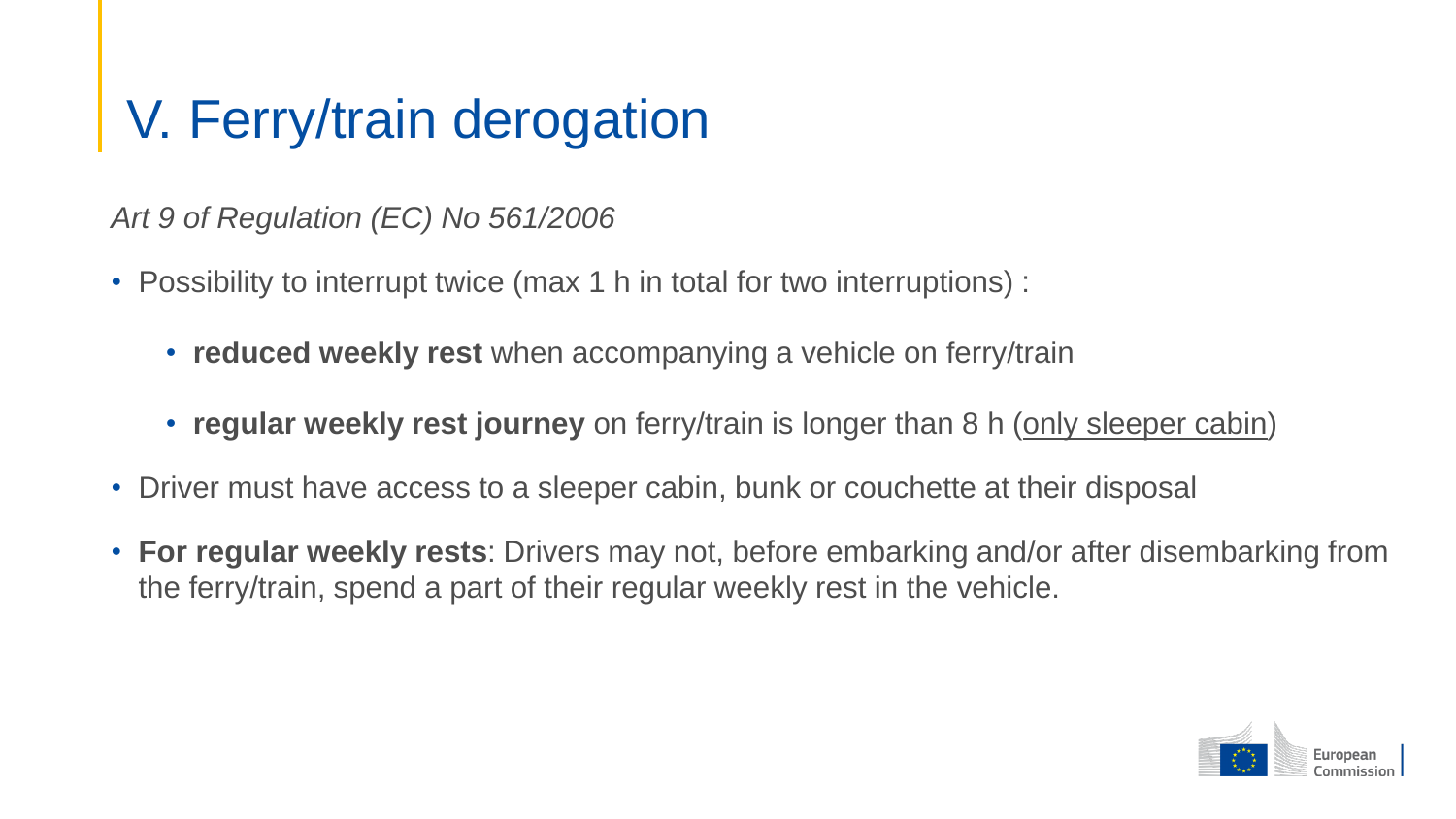### VI. Exceptional circumstances derogation

*Art 12(2) and (3) of Regulation (EC) No 561/2006*

- Possibility to exceed **daily and weekly driving time by 1h** if a driver is to reach home **for a weekly rest**
- Possibility to exceed **daily and weekly driving time by 2h** if a driver is to reach home **for a regular weekly rest**. The driver must take a **30 min break** before additional driving time.
- **Conditions**:
	- Exceptional situation
	- Must not reduce rest period
	- Must compensate the extension by additional rest attached to other rest period within 3 weeks

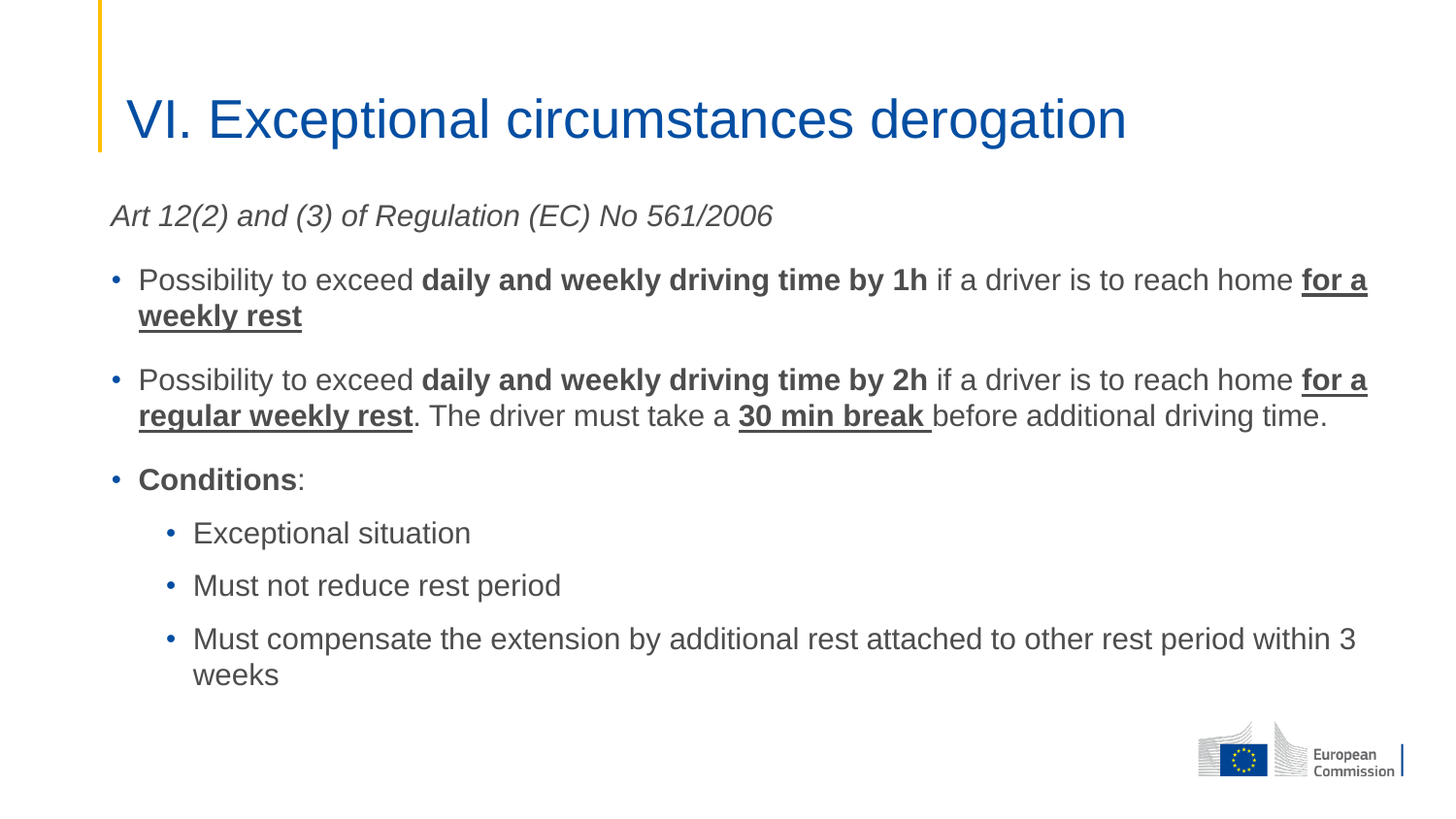## VII. Tachographs – timeline for smart tacho v2 (1/2)

*Article 3(4) of Regulation (EU) No 165/2014* 

- **Timeline for smart tachograph v2**
	- **Smart tachograph v2**: Regulation (EU) 2021/1228 entered into force on **19 August 2021, applies from 21 August 2023.**
	- **Smart tachograph v2 in new vehicles**: **21 August 2023**
	- **Retrofit analogue & digital tachographs**: last day to retrofit is **31 December 2024**
	- **Retrofit smart tacho v1**: last day to retrofit is **19 August 2025**

*Consequence of Article 2(1)(aa) of Regulation (EC) No 561/2006*

• **Smart tacho v2 in LCVs engaged in international transport:** by/from **1 July 2026**

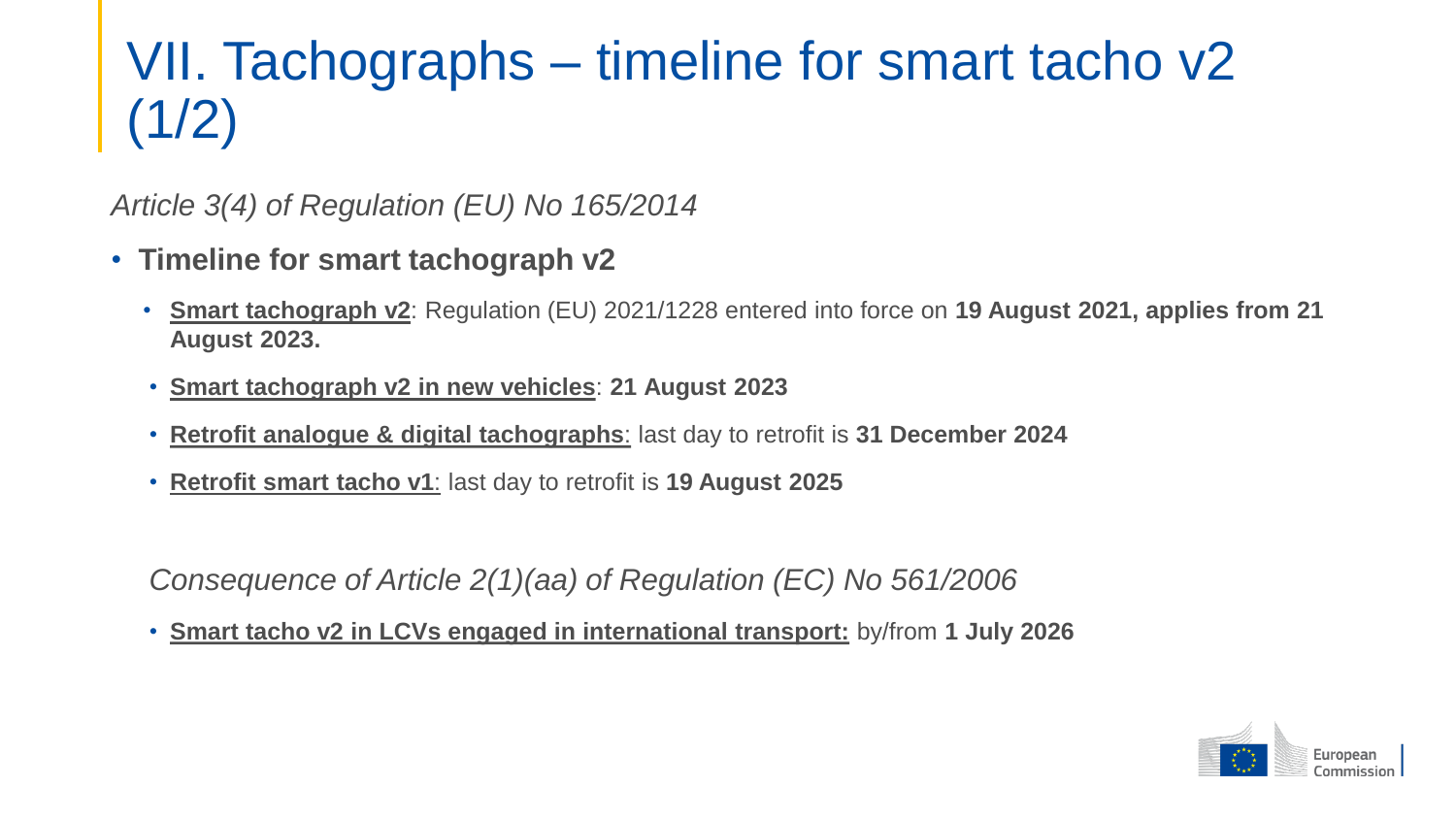# VII. Tachographs - (2/2)

- **Early detection equipment:** Obligation to equip control authorities with early detection equipment to an appropriate extent by **21 August 2024.**
- Enforcement of driving times and rest periods from 28 to 56 days increase of records to be stored

#### *Article 34 of Regulation (EU) No 165/2014*

• For international road transport within the EU, obligation for drivers with analogue tachographs **to manually record border crossings** as of 20 August 2020 (for analogue tachographs) or as of 2 February 2022 (for digital and smart tachographs). **Smart tachograph 2 will automatically record border crossings** (but also loading/unloading activities)**.**

European

• Obligation to record country code of start and finishing of daily working period.